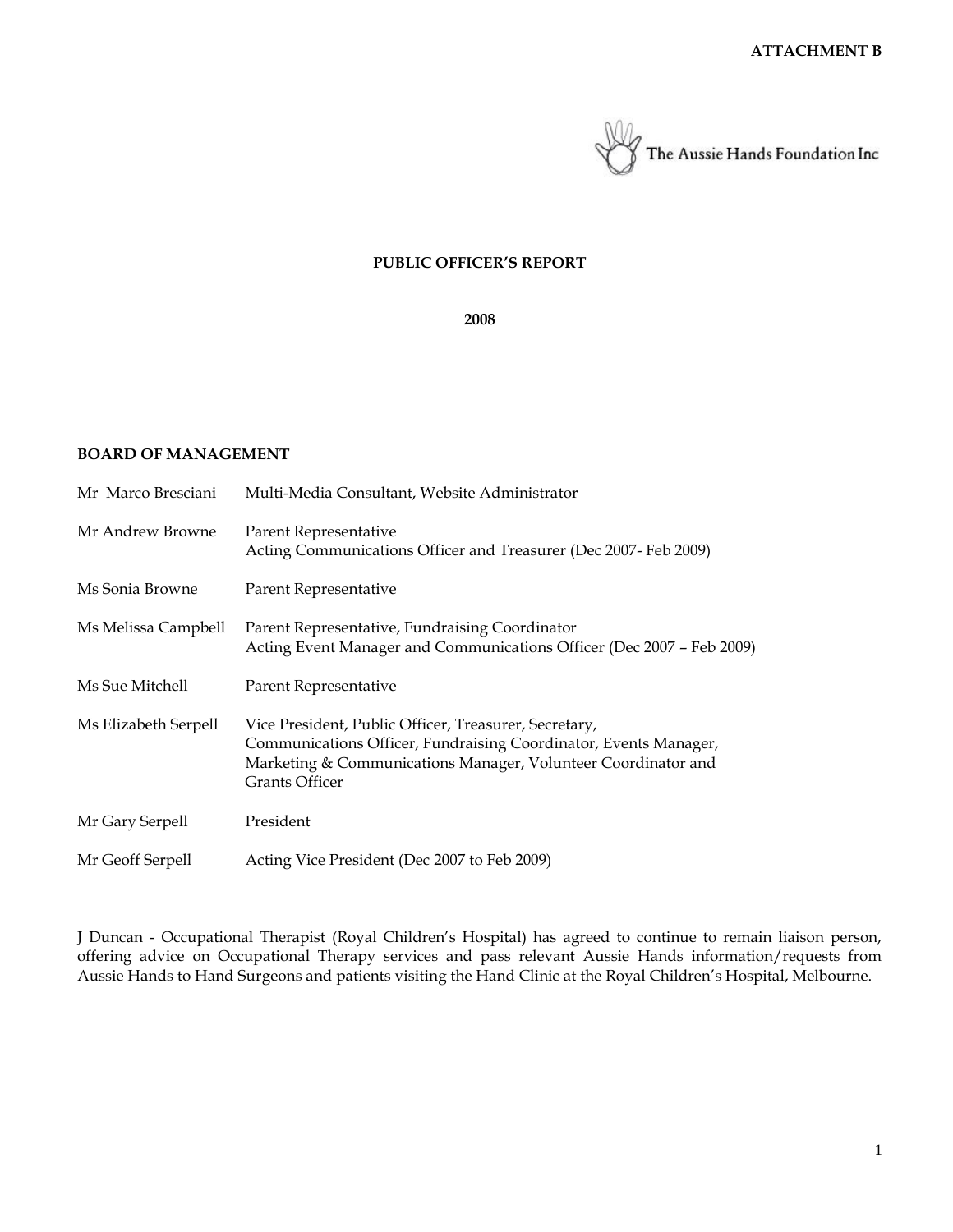### **MEMBERSHIP**

As at 30 June 2007, the total membership for the Foundation is 48 family members (including interstate membership).

## **GRANTS**

Aussie Hands successful grant income for 2007-2008 totalled \$8192.

| Date        | <b>Funding Organisation</b>                                                                                                                                                        | <b>RESULT</b>     | Amount | Received |
|-------------|------------------------------------------------------------------------------------------------------------------------------------------------------------------------------------|-------------------|--------|----------|
| 26 Mar 2007 | Lord Mayor's Charitable Fund                                                                                                                                                       | SUCCESSFUL        | \$1692 | Oct 07   |
| 22 Jun 2007 | Australian Government<br>Department of Families, Community<br>Services and Indigenous Affairs<br><b>Small Equipment Grant</b><br>Computer/Laptop<br>(including operating software) | <b>SUCCESSFUL</b> | \$1500 | Aug 07   |
| 16 Nov 2007 | Department of Human Services<br>On-going Website maintenance,<br>updates, reformatting and administration                                                                          | SUCCESSFUL        | \$5000 | Jun 08   |
| 21 Mar 2008 | Lord Mayor's Charitable Fund<br>Digital still/movie camera for<br>Events/Fundraising activities for<br>professional presentation on website<br>and future publications             | PENDING           |        |          |

#### **FINANCE**

Acknowledgement to Nunzio Panella from the Oxford Accounting Group who prepared the Foundation's Taxation Statement for the year ending 30 June 2008. Income and Expenditure Reports provided at the AGM. The Foundation is very grateful to Nunzio who has once again donated his services to the Foundation. The Financial Report is available at the Annual General Meeting TAHF 3/08.

Special thanks to Andrew Browne, Acting Treasurer for compiling the expenditure and income reports and maintaining an excellent record of financial matters for the Foundation.

### **WEBSITE**

As a result of receiving a \$5,000 grant from DHS, from July 2008 the website will be redesigned and redeveloped by MegaMedia. To be launched in 2009 at a family event in Melbourne or interstate.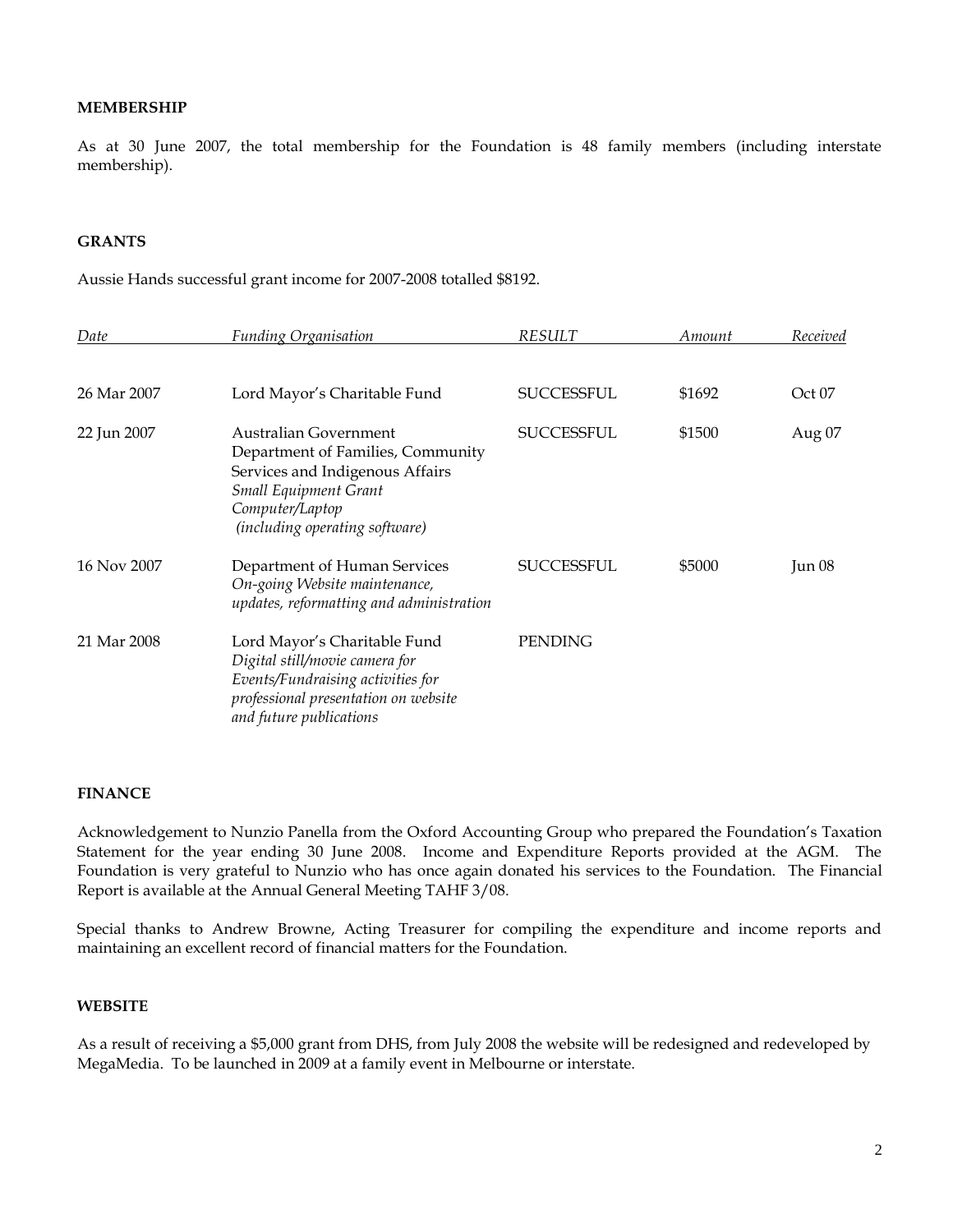# **EVENTS**

## **Family Event – 22 July 2007**

### HANDS of HOPE and HEALING

Writer Jacinta Kalra, Aussie Hands member and parent of a child with a hand difference

"Aussie Hands" provides support for people with a hand difference.

As a parent of a child with a hand difference it is comforting and supportive to know that a helping hand is not far away.

The Family Event on the 22nd July was an opportunity of forging friendships and sharing stories just as we all joined together in the congo-line which was a perfect ice breaker to unite us all as one.

On arrival, members were asked to 'trace their hands' on a large piece of brown paper which was later displayed as a 'back-drop' to the dance floor. The collage of hands expressed our differences as well as the common bond that we all share.

Entertainment was courtesy of Mobydisc and the 'Fleur Dance Ensemble' dancers. Mobydisc added a colourful collection of songs for young and old -The Wiggles, Hi 5, The Hooley Dooleys and Bob the Builder. The energetic dance group jived to a song with lyrics about "don't stop and never give up ' which are important messages to hear about having a positive attitude.

David Cook from Sydney affectionately known as 'Cookie' gave an uplifting talk about his own personal experience. "Having only one hand doesn't mean that you cannot grab an opportunity." He doesn't see his hand difference as a disability but a vehicle to inspire others. His message is simple but profound and he embraces his difference with determination. Cookies talk was food for the soul.

Bakers Delight in Coburg kindly donated delicious buns and muffins for everyone to enjoy. <http://www.bakersdelight.com.au/index.php>

Sovereign Hill kindly donated a 'family voucher' to Sovereign Hill Ballarat. <http://www.sovereignhill.com.au/>

The Genetic Support Network of Victoria contributed \$60 towards this event. [http://www.gsnv.org.au](http://www.gsnv.org.au/)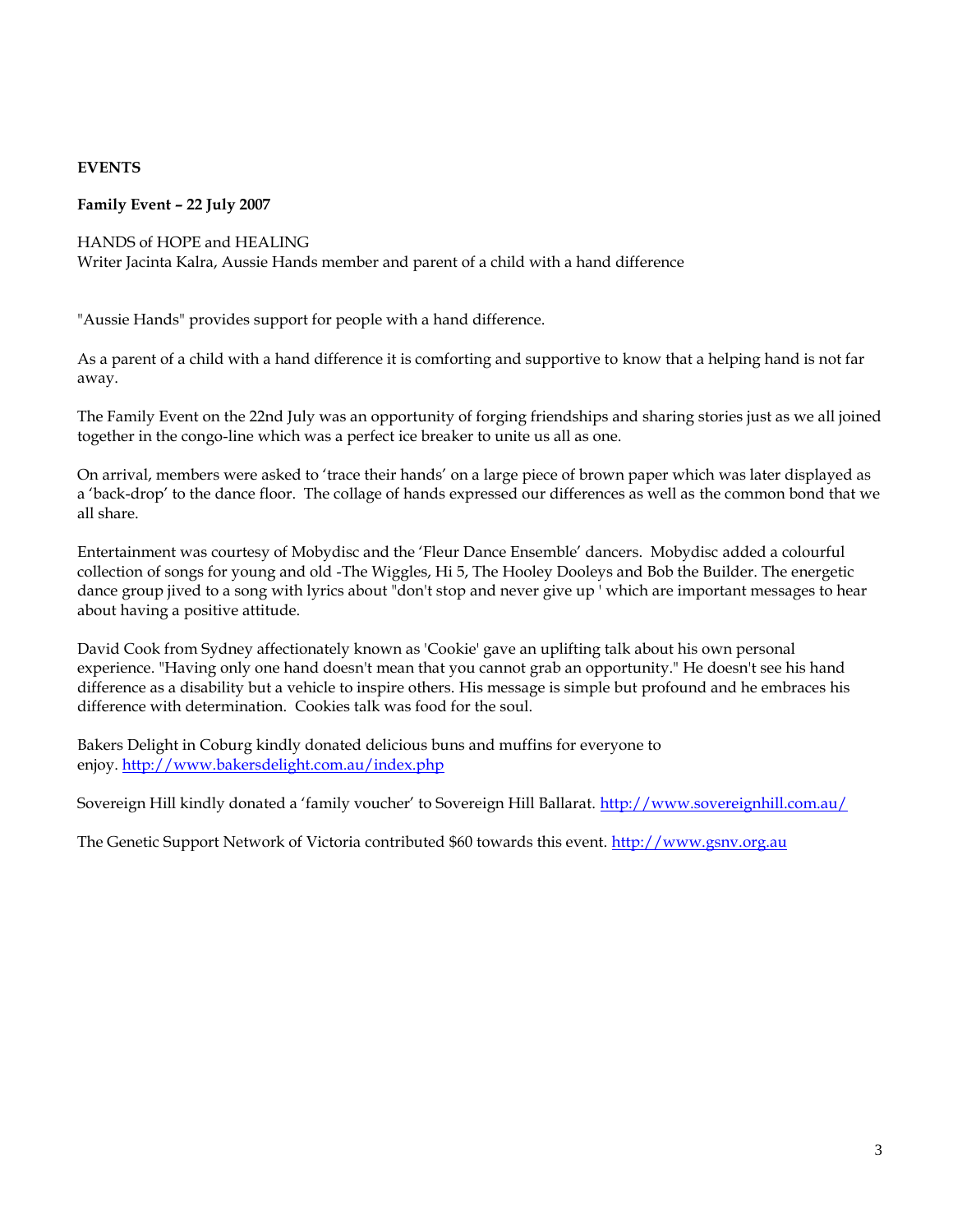# **EVENTS**

## **Family Event – 11 November 2007**

The Aussie Hands Christmas Family Event was held on Sunday 11 November at Edwards Park in Port Melbourne and was attended by 5 Victorian Aussie Hands families.

The event saw a special appearance by Kate Doughty, an Equestrian Paralympian who has a hand difference, and who was recently asked to be the Foundation's Patron. Kate has gladly accepted this position within the Foundation. She looks forward to being involved in the Foundation's future activities and events and would like to provide mentoring support to children and adults with a hand difference.

Aussie Hands members Jess and Kylie created some wonderful 'face painting' for the young children who enjoyed this and the day's activities, which included a lolly 'hunt' around Edwards Park.

The parents sat and enjoyed the sunshine and shared their 'special' stories.

Two activities – 'Heads & Tails' and 'Cricket Bat Flip' – provided three families with gift vouchers kindly donated by 'Lazy Moe's Restaurants' and the 'Melbourne Aquarium'.

The Foundation acknowledges the attendance of our Volunteer Coordinator Elsa who assisted with the event's activities and also took some great photos.

Aussie Hands is grateful for the donations provided by:

Lazy Moe's Restaurants <http://www.lazymoes.com.au/site.htm> Melbourne Aquarium <http://www.melbourneaquarium.com.au/>

### **FUNDRAISING**

### **13 October 2007**

The 6th Annual Aussie Hands Trivia Night held at the Maritime Union of Australia in West Melbourne on the evening of Saturday 13 October 2007 was a resounding success.

For a second year in a row, the theme was musical trivia, and the night kicked off with songs incorporating colours. Those in the 160 strong audience wearing the colour mentioned in the song came onto the dance floor for a brief dance. It was certainly a great ice-breaker.

Prior to the dance activity, the evening was opened with a brief welcome from the President – Mr Gary Serpell. Guest speakers Michael Chan, Melissa Campbell and Ozzie Ozaydin reaffirmed what the foundation meant to them and the progress that was slowly being made.

Just over \$4,000 was raised, with several games and \$1 and \$5 raffles punctuating the evening. Many incredibly generous businesses and individuals had donated wonderful prizes and vouchers which ensured the success of the evening.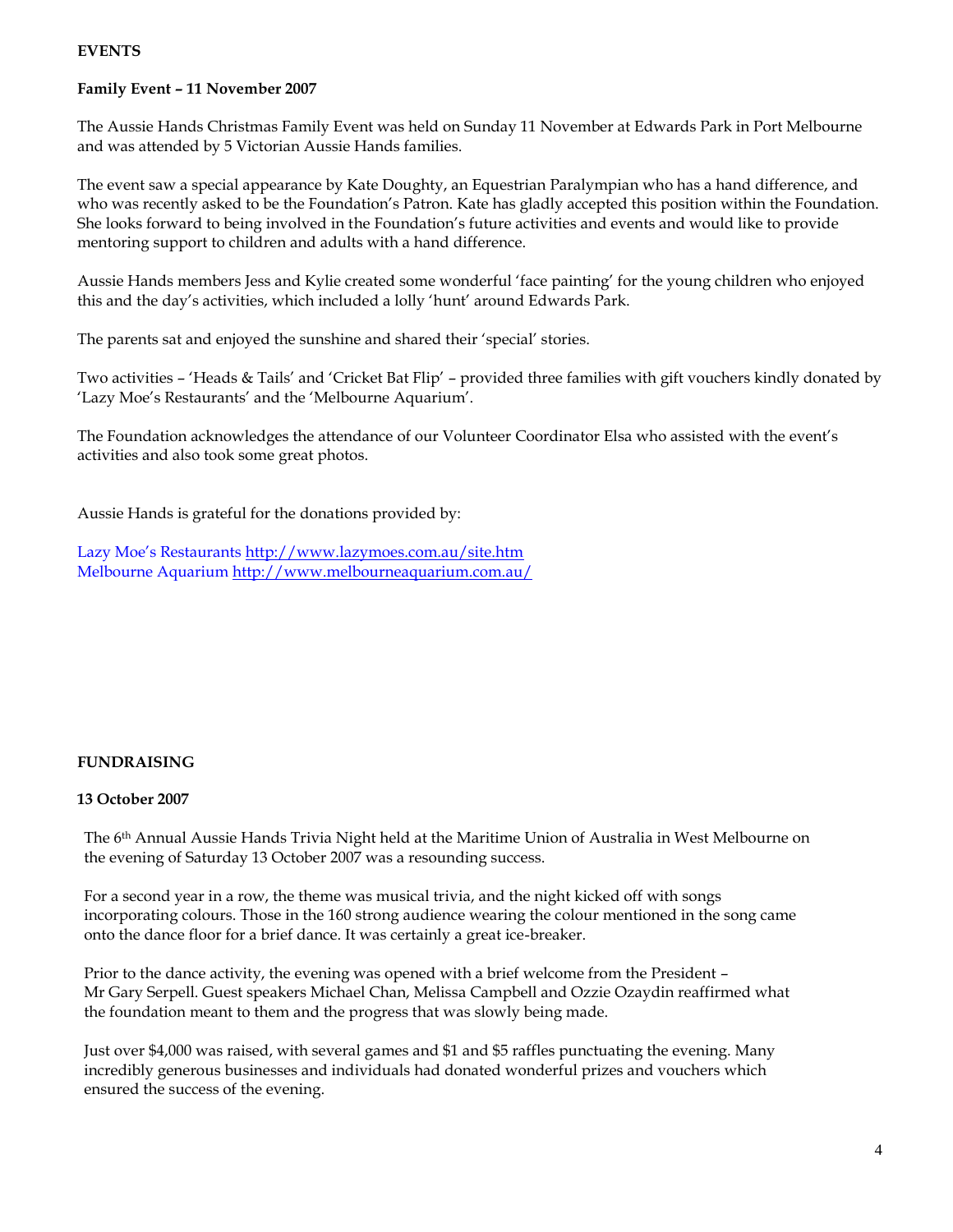Many attendees provided their contact details on forms circulated to each table. This was a testament to the genuine interest shown in our cause.

Finally, a huge wrap must go to the team of volunteers who tirelessly helped collect money, sell raffle tickets and carry out many tasks throughout the evening.

A final 'thank you' is reserved for the members of the Maritime Union of Australia for the most generous use of the wonderful venue. Particular thanks go to Vicki Chapman and Kevin Bracken, for whom nothing was too much trouble.

The following donors were acknowledged :

| Al Alamy, Coburg                      | Delve Deeper                     | Paul Sadler Swimland, Essendon  |
|---------------------------------------|----------------------------------|---------------------------------|
| Abla's Lebanese Restaurant, Carlton   | Elizabeth & Gary Serpell         | Paula Harrison                  |
| Altay Gifts, Coburg                   | <b>Ernest Hillier Chocolates</b> | Renata Safar & Jason Pierce     |
| Angel's Realm, Taylors Lakes          | Farrage Curtains Decor, Coburg   | Rosana Dias                     |
| Baker's Delight, Coburg               | Faye & David Blackburn           | Rosanna Golf Club               |
| Better Living Interiors, Moonee Ponds | House of Gifts, Coburg           | Rydges on Swanston              |
| <b>Betty Crocker</b>                  | JB HI FI, DFO, Essendon          | Scalpture for Hair, Strathmore  |
| Coburg Food Wholesalers               | Leuzzi Flowers                   | Tasty Rooster, Coburg           |
| Coburg Market Fruit Supply            | Lynette Williams                 | Torquay Books                   |
| Coburg Meat Supply                    | Maria Welsh                      | Trudy Schuringa (Photographer)  |
| Continental Grocery Shop, Coburg      | Melissa & Stephen Campbell       | Sue Mitchell, Tupperware        |
| Connex                                | Melville Timber, Brunswick West  | Val & George, Pascoe Vale South |
| Cosmopolitan Shoes, Coburg            | MHS Sunbury                      | Victory Blinds                  |
| Creative Memories, Torquay            | Oakridge Winery                  |                                 |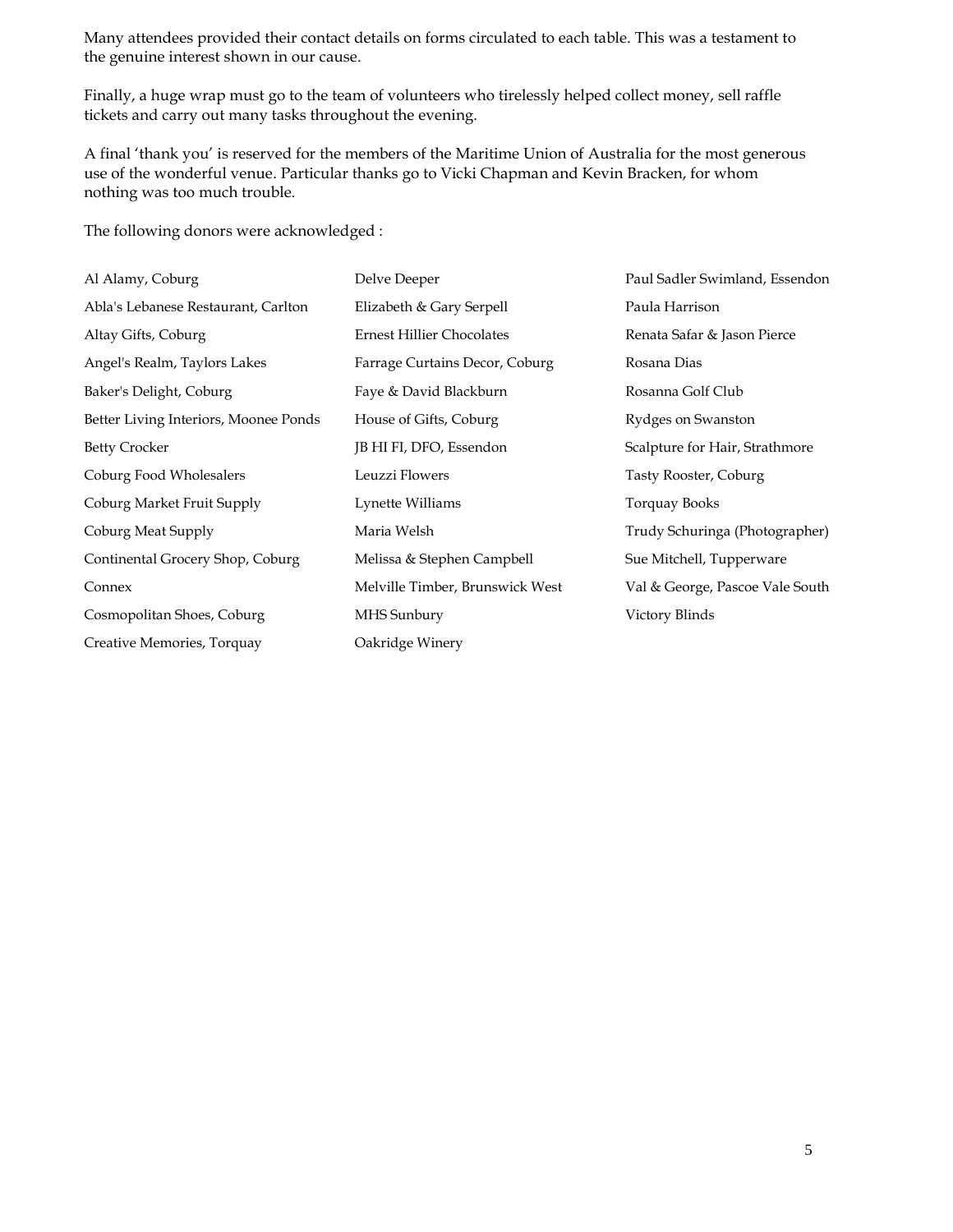## **FUNDRAISING**

## **5 June 2008**

The Aussie Hands Cocktail Evening was held in Melbourne and attended by 70 guests which included a mixture of friends, family, Foundation representatives and outside guests who had not previously heard of Aussie Hands. The event was successful, enjoyable, and financially viable due to the coordination of the Foundation's Fundraising Coordinator M Campbell together with the staff and students at William Angliss Institute in West Melbourne. Aussie Hands Patron Kate Doughty also attended the event.

Sponsorship from....

- Signed framed Collingwood football jumper from Collingwood Football Club
- Champagne glasses by Beautiful Vending
- Complete Food Services food hamper
- Thomas Cook clothing
- 2 x slabs of Red Bull
- 2 x Priceline hampers
- 2 x AMF family bowling vouchers
- 4 x Angus and Robertson books
- 6 x Bottles of wine from Oak Ridge Winery
- \$50 voucher from Pumpkin Patch
- Wine and Chocolate hamper
- Wine Box Hamper

Profit \$2,430. Financial records for this event will be audited in the 2008-2009 Financial Report.

## **EXTERNAL RELATIONS**

### **1 July 2007**

Genetic Support Network of Victoria (GSNV)



The President of Aussie Hands and his family attended the GSNV Family Day & Midwinter Feast at the Maribyrnong Community Centre, Melbourne on Sunday 1 July 2007. The day involved giant board games, story telling, craft activities and a baked potato feast. Attendees to the event were able to hear about other support groups and their activities.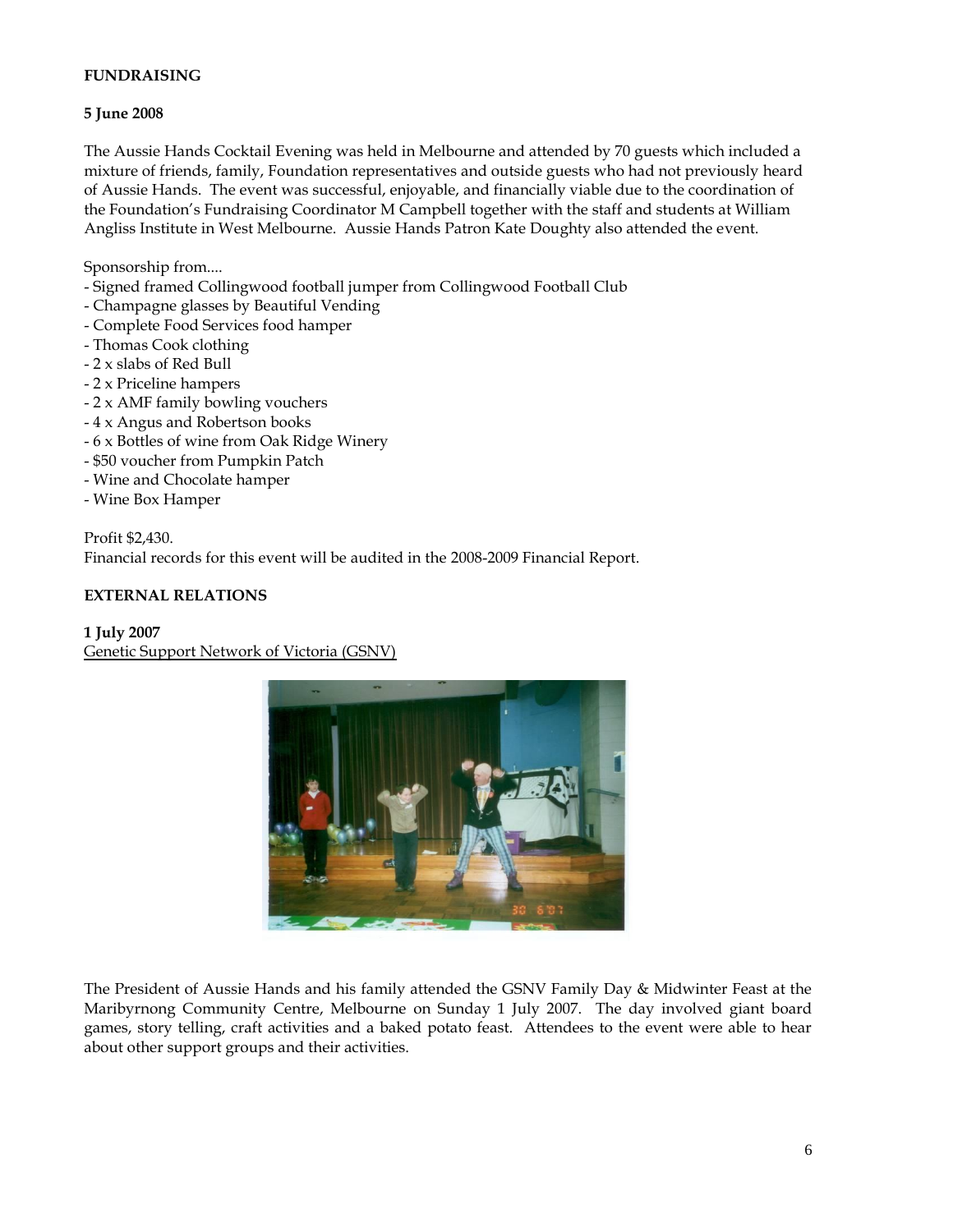# **6 July 2007** Genetic Support Network of Victoria (GSNV)

E Serpell also attended a 'Coffee Morning' at Glen Waverly Neighbourhood House, Melbourne on Friday 6 July 2007 which was hosted by the GSNV. Elizabeth conducted a presentation on Aussie Hands to raise awareness.

# **EXTERNAL RELATIONS**

## **15 November 2007** ATLHA ONLUS – Milan, Italy

Mr Lino Brundu, President of the ATLHA ONLUS, Milan, Italy met with the President and his family on 15 November 2007 in Coburg, Melbourne to discuss the future affiliation of the two foundations through the association of the two sister city councils of Melbourne-Australia and Milan-Italy. Two young Melbourne Aussie Hands members were honoured to meet with Lino Brundu also.



## **VOLUNTEERS**

In November 2006, Elizabeth submitted a project application form to Oxfam Skills Share to seek a volunteer who could assist with some short term planning support for the management of the Foundation. In December 2007, David Dee a volunteer from Oxfam Skills Share assisted the Foundation in achieving the following:

- Arrange Insurance Public Liability and Voluntary Workers
- Formulate a 'Strategic Plan' 1-5 year plan
- Create Volunteer Position Descriptions
- Recruit volunteers register with ProBono, Volunteering Australia, Boroondara Council
- Re-design of the original brochure to a new 'information brochure' and create a poster for the 'raising awareness' campaign
- Seek a patron for Aussie Hands

Volunteers recruited from ProBono, Volunteering Australia, University of Melbourne - Leadership, Involvement and Volunteer Program (LIVE) Unit, and Boroondara Council assisted with the Foundation's activities, eg., fundraising events, family events and marketing campaign.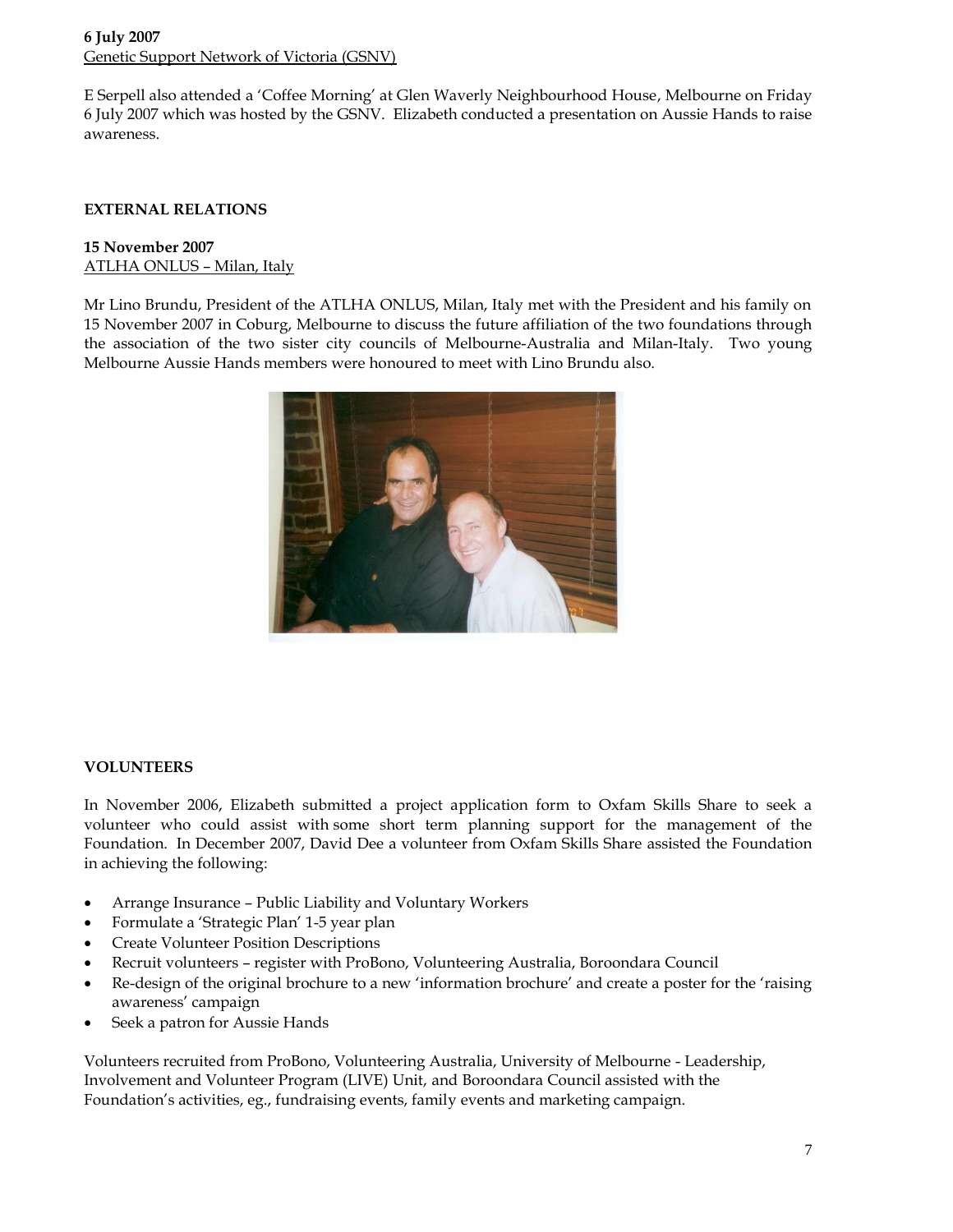

## **RAISING AWARENESS CAMPAIGN**

With many years of fundraising, generous donations and grants received, the Foundation embarked on its 'raising awareness' campaign where over 60,000 brochures and 12,000 posters were circulated Australia-wide to Private/Public Hospitals, Paediatricians, Obstetricians, Gynaecologists, Ultrasonographers, and Occupational Therapists. (Cost: \$14,800).

From July 2007, membership has increased from 27 families to 48 families (including interstate), this is indicative of the impressive result of a successful 'raising awareness' campaign. From December 2007 to March 2008, membership increased in a 3-month period from 35 families to 48 families (including interstate membership).

From 2009, the campaign will continue by distributing more brochures and posters to Midwives, Maternal Health Child Care Centres, Community Health Centres, Child Care Centres, pre-schools & Kindergartens, Private/Public Schools, WorkCare Offices, Hand Surgeons and Hand Therapy Centres.

**MEDIA**

July 2007 Brisbane's Child Adelaide's Child Canberra's Child Perth's Child

September 2007 Giving a Helping Hand, Manningham Leader, Victoria, 19 Sept 2007

### **PROFESSIONAL DEVELOPMENT**

The Vice President attended the following courses:

- 23 July 2007 Leadership Journey for Women, Graduate House, University of Melbourne
- 26 July 2007 Business Builders Session 2 Make Networking Work for You (RMIT)
- 27 July 2007 Working together for successful Self-Help Groups (COSHG)
- 6 September 2007 Leadership Tool Kit, Graduate House, University of Melbourne
- 14 September 2007 'Our Community' Fundraising Workshop, William Angliss, Melbourne
- 1 October 2007 'Volunteering Victoria' Workshop Assuring that Volunteer contributions are valued and supported, Melbourne

## **ACHIEVEMENTS**

From July 2007, membership increased from 27 families to 48 families (including interstate)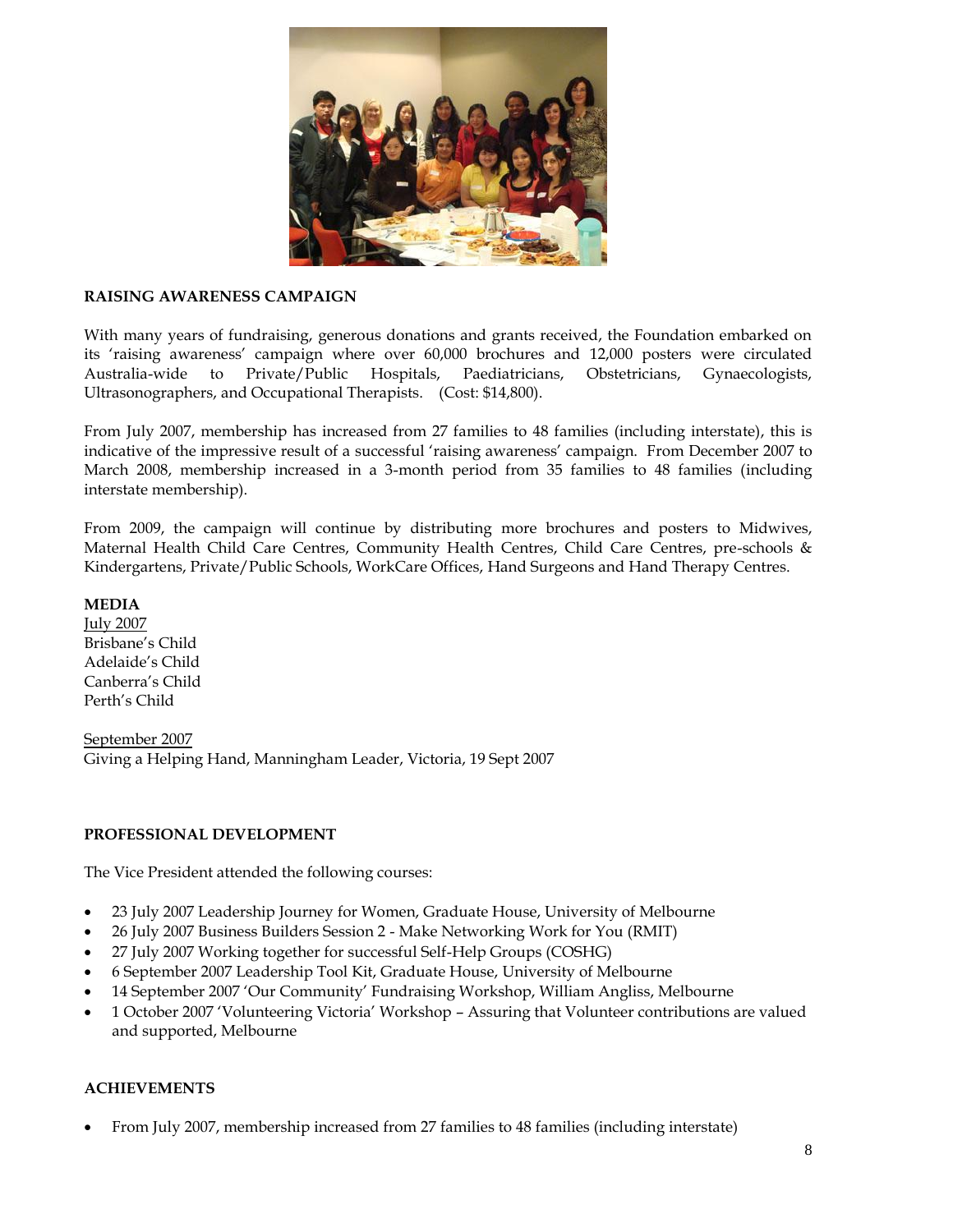- All grant applications submitted were successful
- Increased MEDIA exposure Australia-wide via 'Child' publications in each state of Australia
- Public Liability and Voluntary Workers Insurance arranged
- 'Strategic Plan' 1-5 year plan formulated
- Volunteer Position Descriptions created and advertised
- Volunteers recruited via ProBono, Volunteering Australia, University of Melbourne SALP Program and Boroondara Council
- Brochure and poster redesigned and circulated for the 'raising awareness' campaign
- Patron for Aussie Hands nominated/elected Ms Kate Doughty
- \$5,000 grant received to update and improve the current website

## **GOALS 2009**

| RAISING AWARNESS CAMPAIGN<br>Mar $2009 \rightarrow$ Dec 2009 |
|--------------------------------------------------------------|
|--------------------------------------------------------------|

*MARKETING*

Aussie Hands Day (Annual Event) Launch Winter 2010

#### *MEDIA* 1→ 5 publications during 2009

- TV
- Magazines
- Radio

## *VOLUNTEERS*

Recruitment via ProBono for Victorian and prospective 'interstate' volunteers to include 'state representatives who will liaise with the Victorian based Communications Officer.

*SPONSORSHIP* Attract Corporate Sponsorship

### *WEBSITE*

Continue to maintain and provide additional information on

- Medical Technology
- Books/resources/special equipment
- LINKS

## **ACKNOWLEDGEMENTS**

- WEBSITE Noel Prictor HOTKEY Monash
- WEBSITE ADMINISTRATION Fiona McClure and Marco Bresciani
- EDITOR Mick Kannegiesser Digital Environs
- MARKETING Mery-Anne Winter, Angela Paladino, Danielle Chmielewski
- FUNDRAISING Melissa Campbell, Carol Edwards, Maria Lee, William Angliss Institute
- FINANCE Nunzio Panella Oxford Accounting Group
- BOARD OF MANAGEMENT and VOLUNTEERS